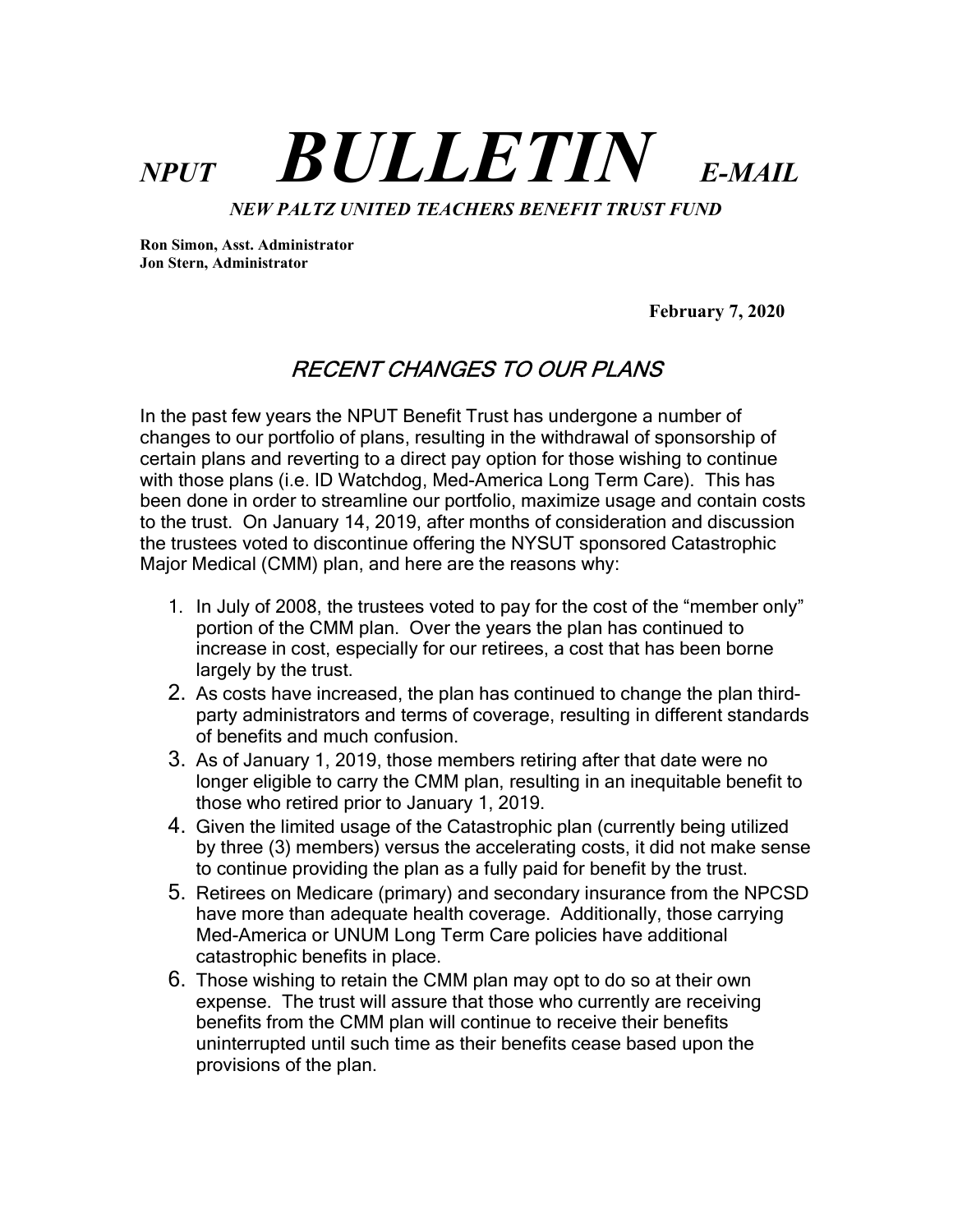#### For these reasons, effective September 1, 2020, the NPUT Benefit Trust will no longer offer the NYSUT sponsored Catastrophic Major Medical plan. Instead, the trustees have voted to enhance Delta Dental benefits for retirees to provide \$250 toward the cost of the retiree's individual annual dental premium.

In providing this new benefit for our retirees, we will be announcing a special, one-time open enrollment period this coming Spring to allow for retirees not currently eligible for Delta Dental coverage to enroll in order to take advantage of this newly created benefit. It is the hope of the trustees and administrators that, as the trust realizes additional cost savings, we will be able to pass those savings on in increased subsidizing of dental benefits for our retirees. More details about this change will be forthcoming in mid-March or early April.

# CHANGES TO BILLING FOR 2020-2021

The trust continues to make use of Preferred Group Plans (PGP) as its third-party administrator for billing retirees. Unfortunately, there have been numerous issues as PGP has assumed this role, including:

- 1. Delays in billing as a result of changes to PGP's data system.
- 2. Errors in billing, including failure to send out bills to all retirees.
- 3. Confusion regarding method of payments (annual, semi-annual, quarterly or monthly) and proper follow-up by PGP to assure timely payment of bills by our retirees.

#### Therefore, beginning with the billing for 2020-2021 payment for benefits will be on an annual, one-time payment for the total costs due in July.

It is our hope that this will simplify the billing process and alleviate the problems we have been experiencing. The trustees and administrators apologize for any inconvenience this change may cause.

# IMPUTED INCOME BILLING FROM PGP

It has been brought to our attention that PGP has been sending out imputed income notices to our retirees. Unless you retired post-January 1 of 2019 you do not have imputed income, as you have been paying for the benefits- not an employer. Those who retired after January 1 of 2019 owe for the portion of the year that they worked prior to retiring. (For example: if you retired July 1, 2019 you owe for one half of the year of imputed income). If you retired prior to January 1, 2019 you should not have any imputed income, so ignore the letter from PGP.

## SOME ISSUES WITH DAVIS VISION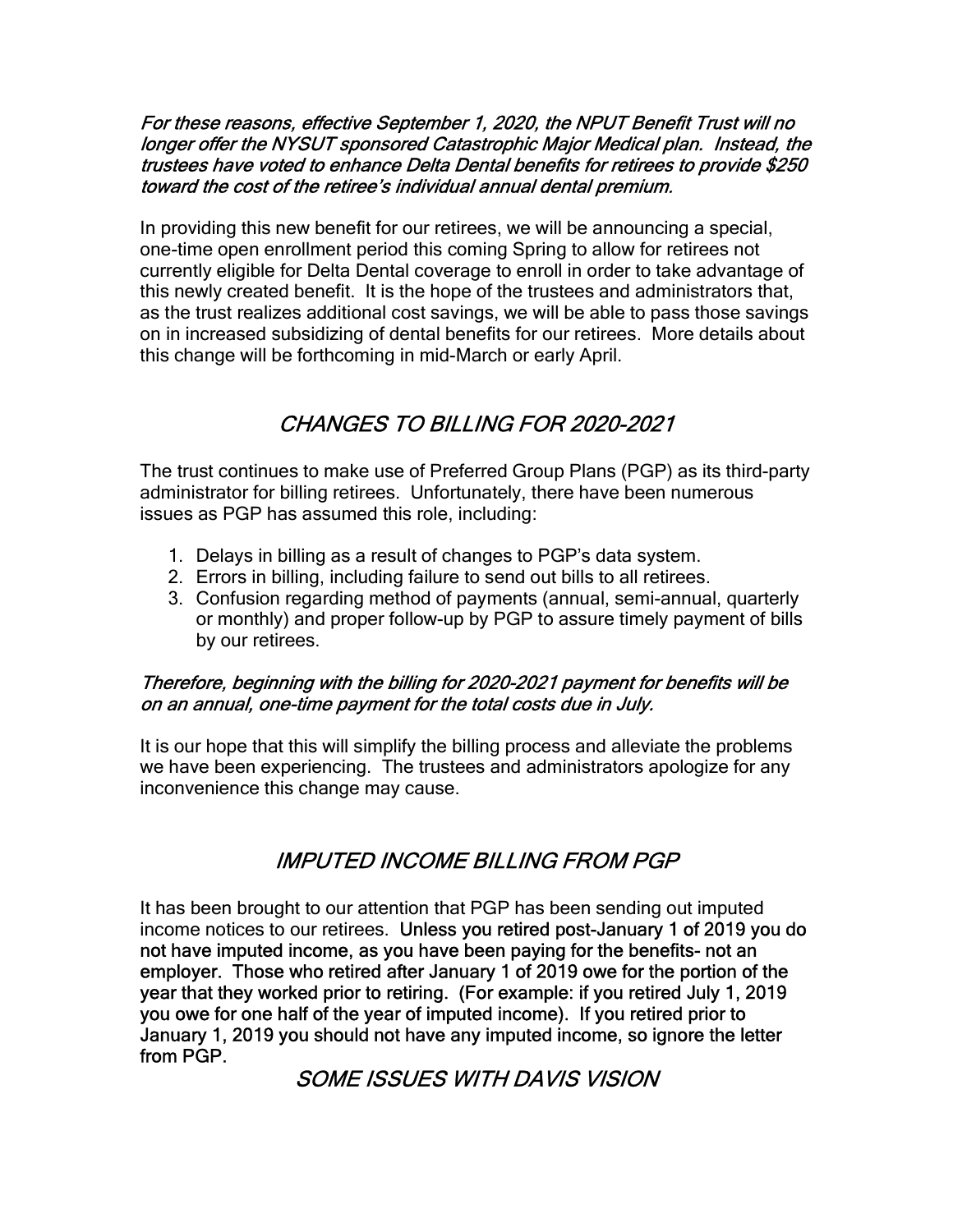We have been made aware of a potential issue with some members going to their vision provider and being told that they are not covered by Davis Vision. There was some confusion resulting from the merger between Davis Vision and Versant Health and the merging of their data bases. In some cases we have come across, the problem was due to incorrect birth date information. If you experience a problem with your vision provider telling you that you are not covered by Davis Vision, let us know so we can confirm your eligibility and your correct information.

# COMMUNICATIONS WITH THE TRUST ADMINISTRATORS

As you all know by now, Ron Noelle, the founder of the New Paltz Benefit Trust, and Jan Witz, our long-time treasurer, retired from their roles with the trust as of July 1, 2019. The trustees recently honored both of them at a recent meeting of the trust. We can never adequately express the appreciation we all have for the service and support they have provided for over 25 years that the trust has been in existence. While Ron Noelle has officially "retired," the trust continues to employ him for special projects and as a consultant to the trustees and the administrators.

For many of our "less recent" retirees, the temptation to reach out to Ron Noelle continues to be quite tempting. However, it is our desire to assure that Ron is relieved of the burdens he has carried for us these many decades. Instead we request that you follow the prescribed order of accessing information to questions you might have:

1. Information regarding all benefits plans, as well as the registration forms should you need to make changes can be found by going to our website at:

#### www.nputbenefittrust.org

2. In order to most effectively communicate with the trust administrators for questions that cannot be answered by going to our website, perhaps the following guidelines will help simplify the process.

All initial inquiries should be directed to Ron Simon, Assistant Administrator, through my personal e-mail:

RonSimon@aol.com.

I advise using e-mail as that way the trust has a record of your inquiry. If you need to reach me by phone, my number at home is 255-1488 and my cell phone number is 845-649-6761. As you will generally get a recording, (I now screen my calls due to the number of annoying robo-calls), please speak slowly and clearly so that the message is understandable. I will call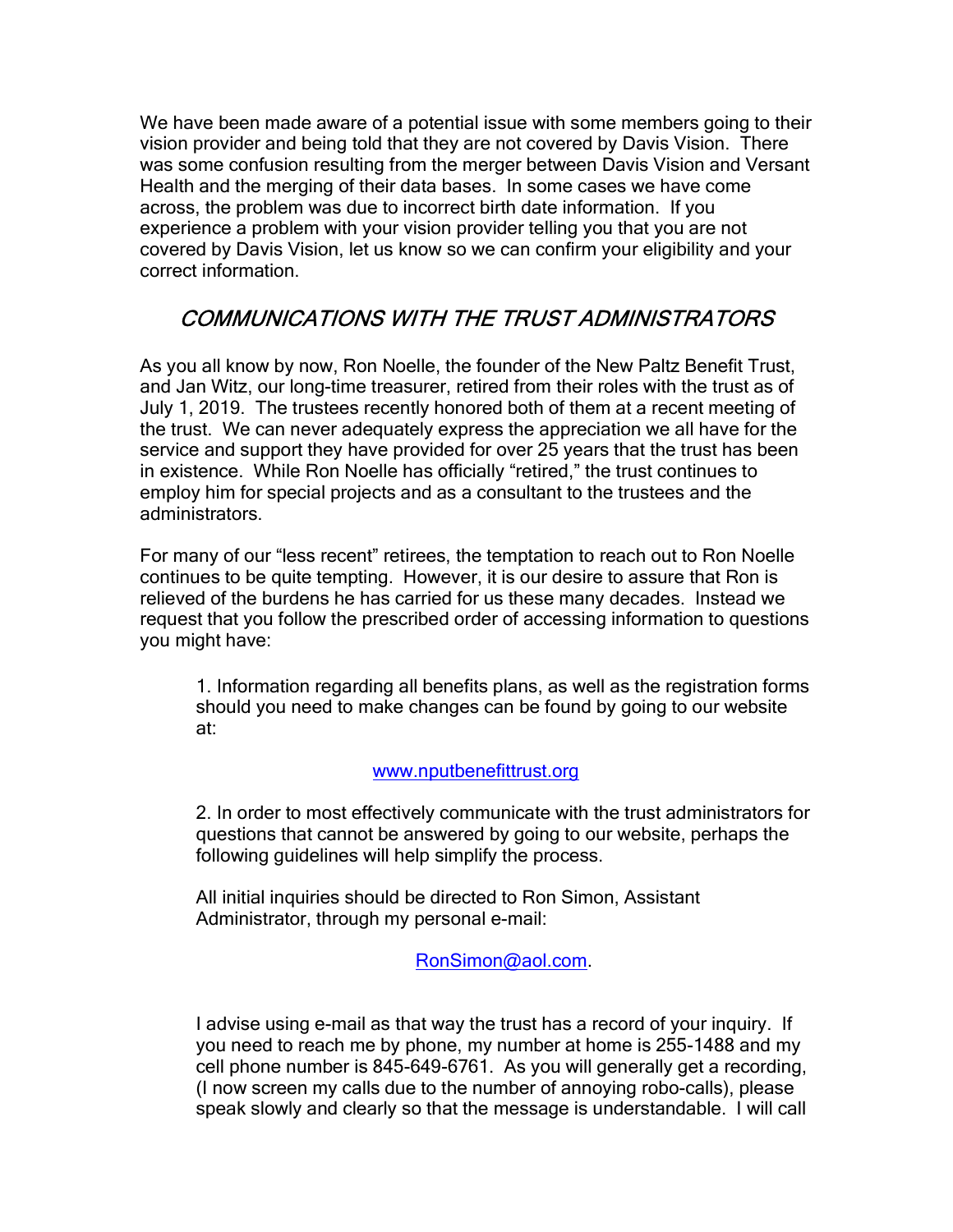you back as soon as I am able to retrieve your message. Again, e-mail is the best way to communicate with me as I check my e-mail quite frequently.

3. Jon Stern, our new Administrator, is extremely busy processing changes to enrollments and payroll deductions so, unless I am out of town, or otherwise unavailable, I would ask that you not direct your initial inquiry to him, rather allow me to direct inquiries to him where appropriate.

4. The trust also maintains a mailbox at the post office. Any trust related forms or inquiries can be made through USPS mail by sending them to:

> Ron Simon, NPUT Benefit Trust P.O. Box 848 New Paltz, New York 12561

5. Finally, please notify us of any change in your contact information, especially changes to address, telephone and e-mail. We want to make sure we are able to keep you informed of important NPUT Trust news in a timely and efficient manner.

We look forward to improving our continuing service to our retiree members. Let us know anytime we can be of assistance to you.

And now, a message from NYSUT NYSUT Member Benefits:

## NYSUT Members: Abenity Relationship Ending Soon

We want to inform you that the endorsement relationship between NYSUT Member Benefits and Abenity Discounts will be ending as of December 31, 2019. At that time, any NYSUT member with an existing account with Abenity will no longer be allowed to use the program. We thank everyone at Abenity Discounts for all of their efforts over the past few years and hope that you have enjoyed using this program.

## New Endorsed Program

In its place, we are excited to announce that our newest endorsed program -- Member Benefits Discounts & Deals provided by Access Development -- is now available to NYSUT members.

After registering an account on the Access Development website with your NYSUT ID number, you will be able to enjoy exclusive access to savings of up to 50% at more than 700,000 locations. Save on shopping, restaurants, movie tickets & entertainment, travel, oil changes & vehicle maintenance, and much more with the nation's largest private discount network. Access Development currently offers more than 29,000 deals throughout New York State along with hundreds of thousands more around the country.

NYSUT members can save up to 25% on Regal Premier movie e-tickets along with other theater offers with Member Benefits Discounts & Deals (the previous savings with Abenity Discounts was up to 20% on Regal e-tickets). You will also find many other unique deals available in a variety of categories.

Register your account on the Access website at *mbdeals.enjoymydeals.com* by March 31, 2020